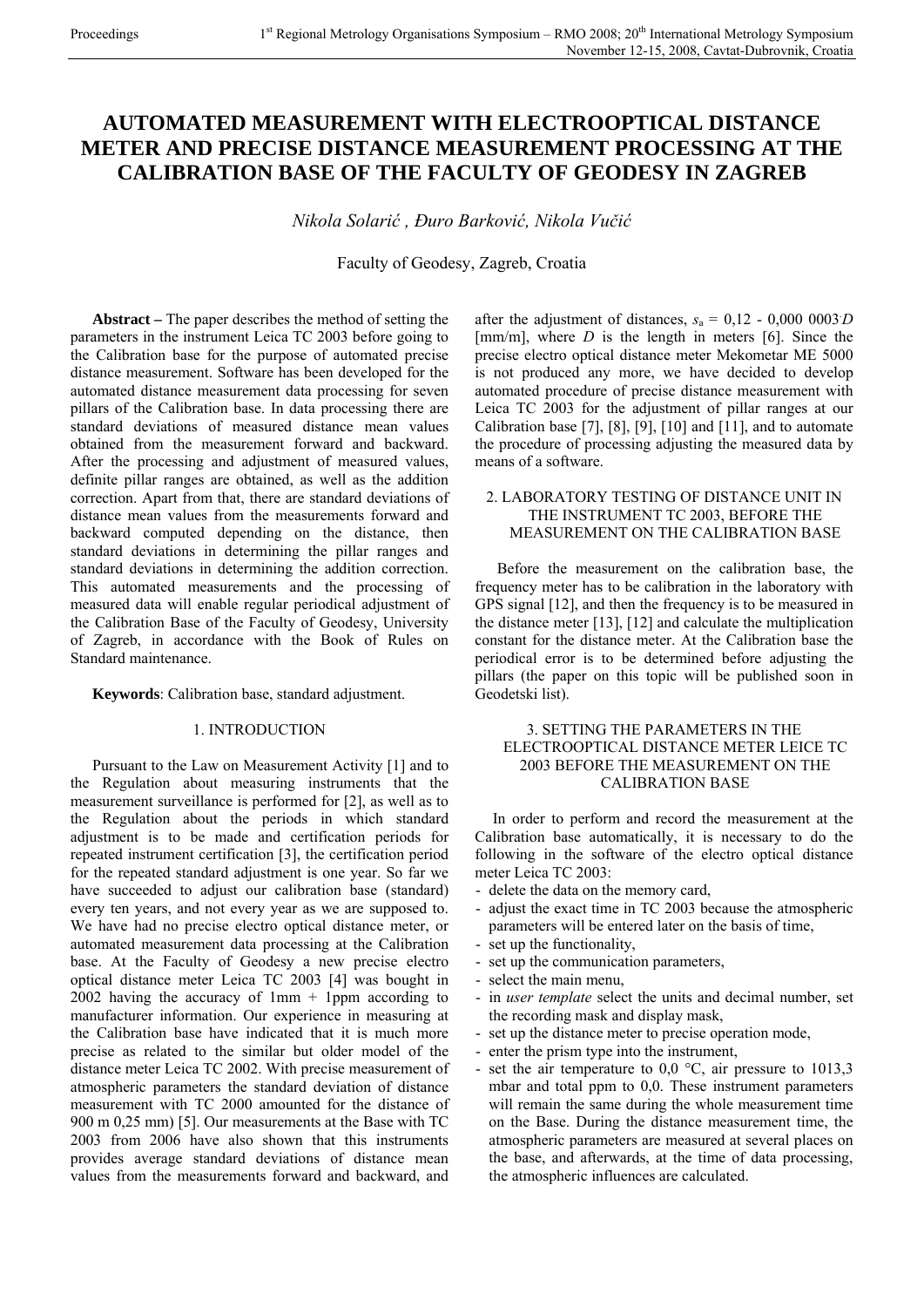After setting the parameters into the instrument, the prism needs to be set up, a few distance measurements done, then check whether the display indicates the necessary data, and check whether these data are saved, which can be checked in the menu DATA, and submenu SEARCH.

## 4. PRECISE MEASUREMENT OF DISTANCES WITH ELECTROOPTICAL DISTANCE METER TC 2003 ON THE CALIBRATION BASE

After setting the parameters into the instrument, before the beginning of the measurement itself, the number of pillars is entered into the instrument, i.e. the station of the instrument.

At the Calibration base of the Faculty of Geodesy, at short distances up to 100 m, the pillars have got the designations as shown in the table 1:

Table 1. Designations on pillars and distances between them.

| Pillar<br>designation | distance         |
|-----------------------|------------------|
| 11A                   | 0 <sub>m</sub>   |
| 10A                   | $2,5 \text{ m}$  |
| <b>9A</b>             | 5 <sub>m</sub>   |
| 8A                    | $7.5 \text{ m}$  |
| 7A                    | 10 <sub>m</sub>  |
| 6A                    | 20 <sub>m</sub>  |
| 5A                    | 30 <sub>m</sub>  |
| 4A                    | 40 <sub>m</sub>  |
| 3A                    | 50 m             |
| 2A                    | 70 <sub>m</sub>  |
| 1A                    | 90 m             |
| ЭA                    | 100 <sub>m</sub> |

At long distance up to 3000 m the pillars have got the designations as shown in the table 2:

Table 2. Designations on pillars and distances between them.

| Pillar<br>designation   | distance         |
|-------------------------|------------------|
| 0                       | 0 <sub>m</sub>   |
|                         | 100 <sub>m</sub> |
| $\overline{c}$          | $200 \text{ m}$  |
| $\overline{\mathbf{3}}$ | 300 m            |
| 4                       | 400 m            |
| 5                       | 500 m            |
| 6                       | $600 \text{ m}$  |
|                         | $700 \text{ m}$  |
| 8                       | 800 m            |
| 9                       | 900 m            |
| 10                      | 1000 m           |
| 11                      | 1500 m           |
| 12                      | 2000 m           |
| 13                      | 3000 m           |

In order to process automatically the data saved in the instrument, and if in the distance adjustment only 7 pillars are used, then the number for the instrument station should be entered in the following way.

Instead of the pillar designation, one of the numbers between 1 and 7, i.e. the number of pillar, should be entered

out of the total of seven pillars where the measurement will be made.

After entering the number of instrument station, the number of pillar is entered with the prism on it. After the pillar number with the prism on it, the letter A is added.

In order to achieve as high precision and accuracy of distance measurement as possible, it is recommended to do the measurement on cloudy days, and atmospheric parameter measurement should be paid special attention. During the measurement of distance the air temperature is read with aspirated thermometer with the accuracy of 0,1 ºC at the instrument station and near the prism, with the thermometer placed in the level with instrument objective. At the electronic meteorological station Thommen – Meteo Station HM30 the air pressure is read with the accuracy of 0,1 mbar and the humidity with the accuracy of  $0.1\%$ . Along with these data the time of reading is entered into the filed book. During the temperature measurement, and when transporting the thermometer from one point to another, the thermometer needs to be protected from direct sun rays. The measurement of atmospheric parameters would be done very carefully, because the error in temperature measurement of 1 ºC has got the influence of 1 mm at the distance of 1000 m, and the change of air pressure of 3 mbar, has got the influence of 1 mm as well. These are really large mistakes, especially if we take into consideration, that the standard deviation in precise distance measurement at the Calibration base amount up to 0,1 mm at 1000 m. The automation of measurement and saving the atmospheric parameters is planned during the adjustment of Calibration base, with the meteorological station of the firm Vaisala.

After performing the measurements at the Calibration base, the data are transmitted in the laboratory from the electro optical distance meter into the computer.

## 5. AUTOMATED PROCESSING AND ADJUSTMENT OF DANA FROM PRECISE MEASUREMENTS AT THE CALIBRATION BASE

During the course at the postgraduate studies within the scope of the seminar work, a software support has been developed for automated measurement data processing at the Calibration base in Microsoft Visual studio. NET environment. After retrieving the data from the files with measurements, the additional data about temperature, pressure and humidity should be entered manually from the field book. The automated method of transferring the atmospheric parameters collected in the field will soon be developed with the help of the meteorological station Vaisala, directly into the computer.

After that, the reductions of measured distances are calculated automatically out of the mean distance valued measured forwards and backwards, then average standard deviations of measured mean distance values are calculated and presented graphically from the measurements forwards and backwards depending on the distance as shown on Fig. 1.